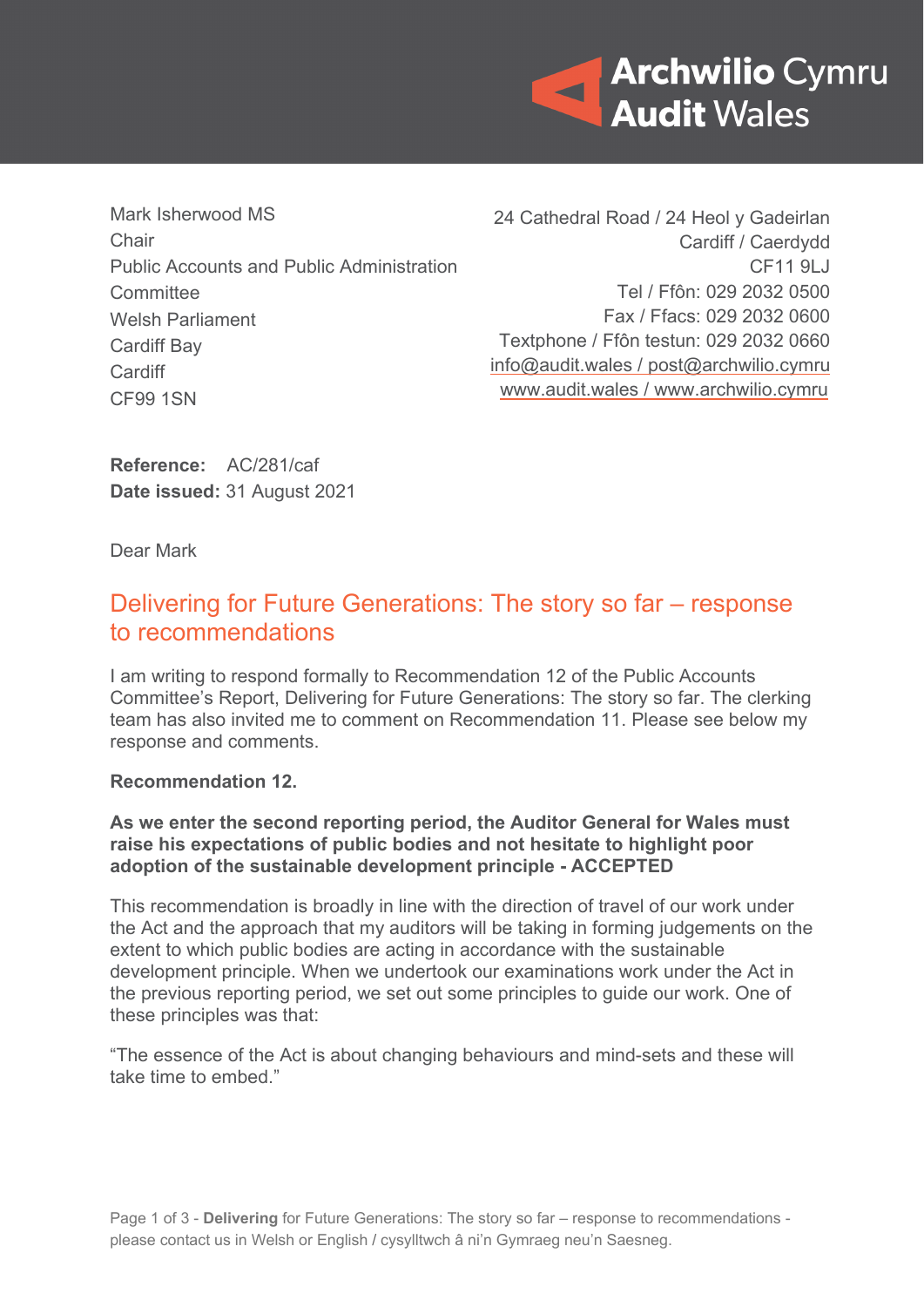However, we also set out that:

"Over the medium and long term, the Auditor General will expect that public bodies are able to demonstrate how the Act is shaping what they do."

As we moved into the second reporting period 2020-2025, we have revised our approach to our work under the Act. As part of this we have issued new and updated audit guidance to our auditors, and part of this guidance emphasises that we will be raising our expectations of audited bodies in line with our earlier principle set out above. We will however continue to approach our work under the Act in a way that seeks to help public bodies to self-reflect and explore what they could do differently and encourages public bodies to develop their own actions in response to our findings.

While the Committee noted in its report the collaborative spirit in which we developed our audit approach in the first reporting period, this is not to say that we have not challenged public bodies to date. Our local reports over the previous reporting period, covering all of the 44 bodies listed in the Act, identified strengths and areas for improvement in the extent to which each body had applied the sustainable development principle.

In my statutory report in May 2020, which drew on that local audit work I said:

"Overall, we have found that public bodies can demonstrate that they are applying the sustainable development principle. But it is also clear that they must improve how they apply each of the five ways of working if they are going to affect genuine cultural change – the very essence of the Act. In the next five-year reporting period, public bodies across Wales will need to work together in taking a more system-wide approach to improving well-being if they are to take their work to the next level."

Later in that report I also set out that:

"In the next reporting period, we will expect to see public bodies using the framework of the Act to address these [challenges set out in our report] and other challenges."

Therefore, I believe that Audit Wales is well placed to act in accordance with the spirit of this recommendation. Nevertheless, we shall continue to report independently, without fear or favour, and in a way that demonstrates that we are being fair in our judgements based on the available evidence. For example, in a local audit report published during the current reporting period we highlighted how, in one council, there was significant scope for it to apply the sustainable development principle and focus on delivery of its well-being objectives through its out-sourced leisure contract.